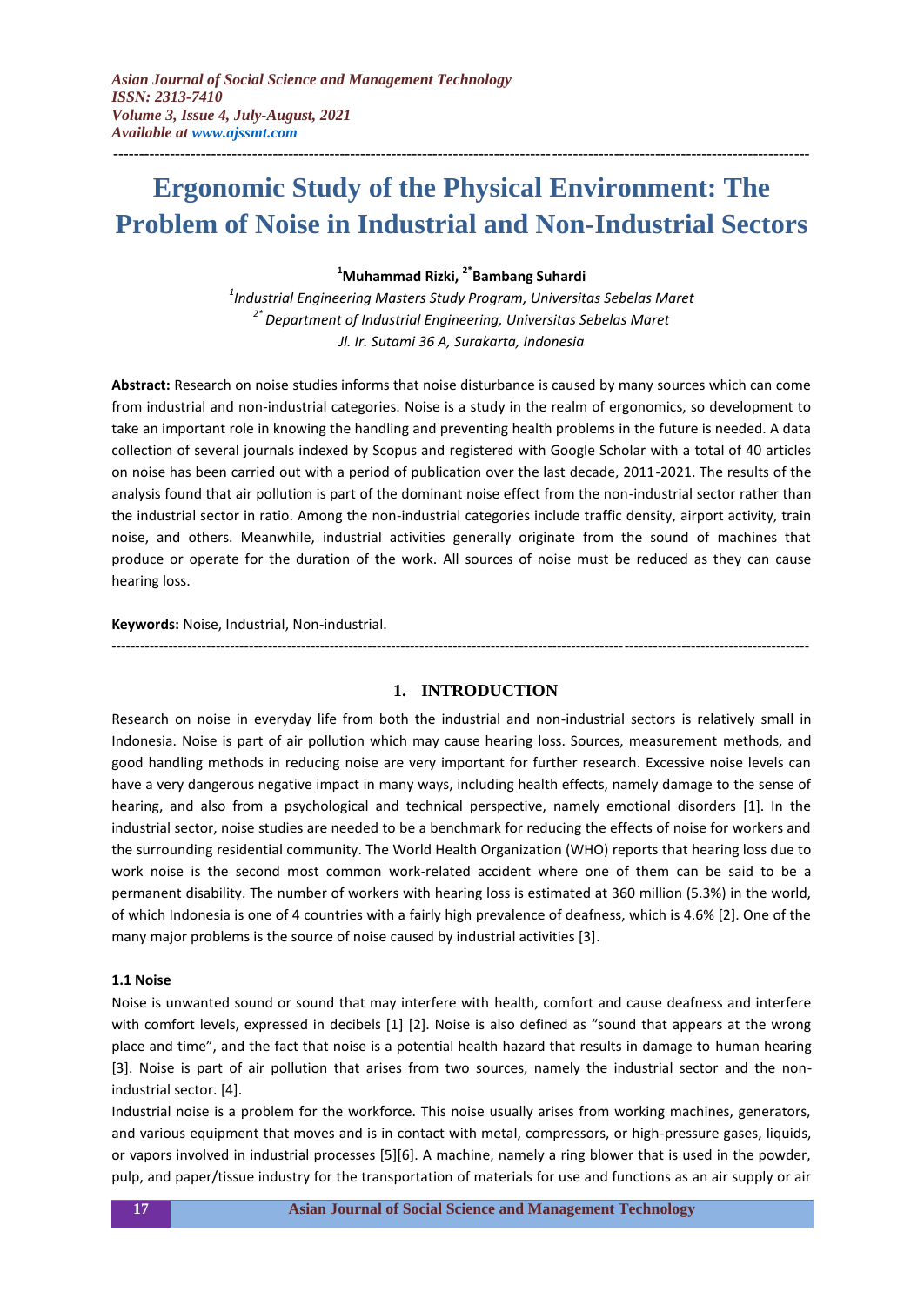provider, can cause noise due to load and speed as well as component disturbances which in turn can cause inconvenience to the workers environment [7]. The effect of industrial noise on workers' health has been a topic of debate among scientists for several years. Many studies discuss the level of noise in various industries. Atmaca et al., in his research, found that the noise level in several industries, including the textile industry was around 75-99 dBA, the iron and steel industry was 77-100 dBA, the cement industry was around 70-106 dBA, the Traverse Concrete Industry was around 80-107 dBA, and the cement industry was around 80-107 dBA rubber around 100-104 [4].

The noise from the non-industrial sector was found to be very diverse, ranging from the construction in residential areas causing uncomfortable sounds, heavy traffic on the highway, the taking off and landing of planes at the airport, to the problem of trains running close to residential areas. The globalization of socioeconomic processes and urbanization increase the mobility of the population which is facilitated by the widespread use of transportation. As a result of the operation, construction, or expansion of these transportation facilities, disturbances to the environment arise, such as non-fulfillment of environmental standards related to noise and environmental damage which will harm health and welfare. [8] In recent years, noise has been recognized as one of the main concerns affecting the quality of life in urban areas around the world as urban areas are rapidly developing where traffic noise pollution is becoming increasingly serious. Exposure to noise levels in urban areas that cause public health problems is associated with various parameters that make up the urban structure, such as construction density, open space, physical shape and position of buildings, type of hallway and population distribution, etc. [9].

Environmental noise management is part of environmental impact studies and guidelines for urban development in various countries. To develop measures related to noise management and control, it is important to conduct noise mapping. Developing countries such as Brazil, India, and China, are examples of large urban populations living with severe social and environmental problems of noise pollution [10].

## **2. RESEARCH METHOD**

The research method was carried out by searching for scientific articles on noise disturbance in international journals and national journals with a period spanning 2011-2021. The analysis of scientific articles in international journals is selected based on Scopus indexed elimination [\(www.scopus.com\)](http://www.scopus.com/), while for scientific articles in national journals, articles that are published and registered with Google Scholar [\(https://scholar.google.co.id/\)](https://scholar.google.co.id/). The basis for this application is to improve the quality of the review journal that will be made. All articles obtained will be recorded as much as possible related to noise, both noises originating from the industrial and non-industrial sectors. The articles used include the causes/sources of noise, the magnitude of the noise level, the effects of noise, to the handling of noise.

### **3. FINDING AND DISCUSSION**

The search results for both international and national journals informed several criteria that were included in the noise problem in the industrial and non-industrial sectors. The elimination results show that noise journals originating from non-industries are more dominant than noise journals originating from the industry. The selection of journals is also more inclined to writers from Indonesia and some have objects of study in Indonesia.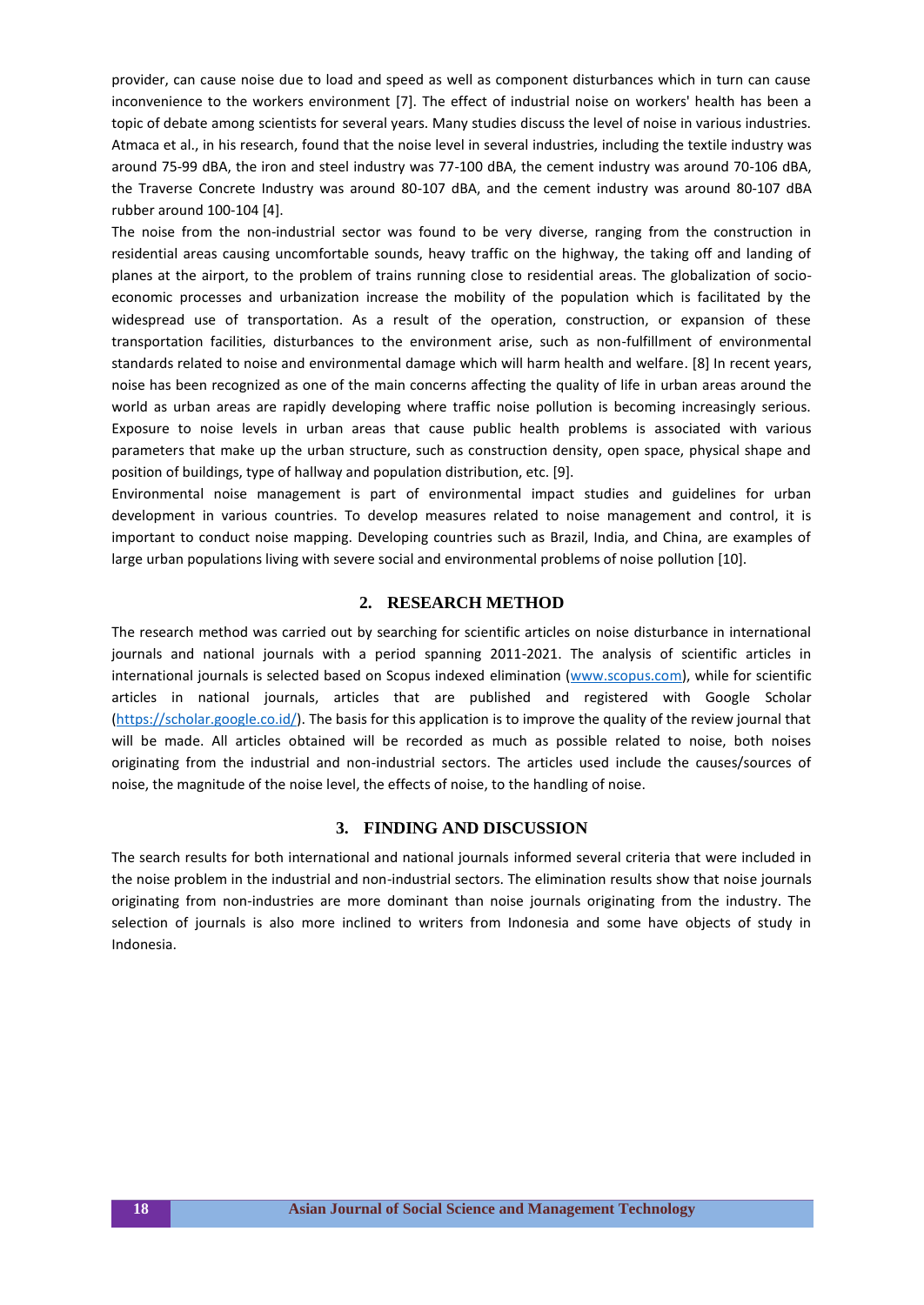| <b>International Journal</b>    | Publication               | National Journal                  | Publication               |
|---------------------------------|---------------------------|-----------------------------------|---------------------------|
| Sewage Disposal And Air         | Environmental             | Analysis of engine room noise     | <b>WIJAYAKUSUMA</b>       |
| Pollution Engineering [5]       | Engineering (Vol. II)     | levels on ships [1]               | <b>National Seminar</b>   |
|                                 | Khanna Publishers         |                                   | <b>Proceedings</b>        |
| Measurement of Noise Level      | IOP Conf. Series:         | Factors causing hearing loss of   | <b>Indonesian Public</b>  |
| in Enumeration Station in       | <b>Materials Science</b>  | workers in the production         | <b>Health Publication</b> |
|                                 |                           | division of PT. Adi Satria Abadi, | Journal                   |
| Rubber Industry [4]             | and Engineering           | Yogyakarta [2]                    |                           |
|                                 |                           | The correlation between noise     | MEDICAL ZONE              |
| Airport noise compensation:     | <b>Emerald Group</b>      | intensity and blood pressure in   |                           |
| real estate perspective [8]     | <b>Publishing Limited</b> | workshop area workers [6]         |                           |
|                                 |                           |                                   |                           |
| Hierarchal assessment of        |                           | Noise characteristics of ring     | Proceedings of            |
| noise pollution in urban areas  | Published by Elsevier     | blowers due to changes in         | <b>SNRT</b> (National     |
| - A case study [9]              | Ltd.                      | rotating speed [7]                | Seminar on                |
|                                 |                           |                                   | Applied Research)         |
| Noise mapping at different      |                           | Noise Level Improvements in       | Journal of UNS            |
| stages of a freeway             | Published by Elsevier     | Yessy's Production Room           | Performance               |
| redevelopment project - A       | Ltd.                      | Collection with Ergonomic         |                           |
| case study in Brazil [10]       |                           | Approach [39]                     |                           |
|                                 |                           |                                   | Journal of UNS            |
|                                 |                           |                                   | Performance               |
| Environmental noise [11]        | Published by Elsevier     |                                   |                           |
|                                 | Ltd.                      |                                   |                           |
|                                 |                           |                                   |                           |
|                                 |                           |                                   |                           |
| Spatio-temporal patterns of     |                           |                                   |                           |
| road traffic noise pollution in | Published by Elsevier     |                                   |                           |
| Karachi, Pakistan [12]          | Ltd.                      |                                   |                           |
|                                 |                           |                                   |                           |
| Noise and emission              | Management of             |                                   |                           |
| characterization of off-grid    | Environmental             |                                   |                           |
| diesel-powered generators in    | Quality: An               |                                   |                           |
| Nigeria [13]                    | International Journal     |                                   |                           |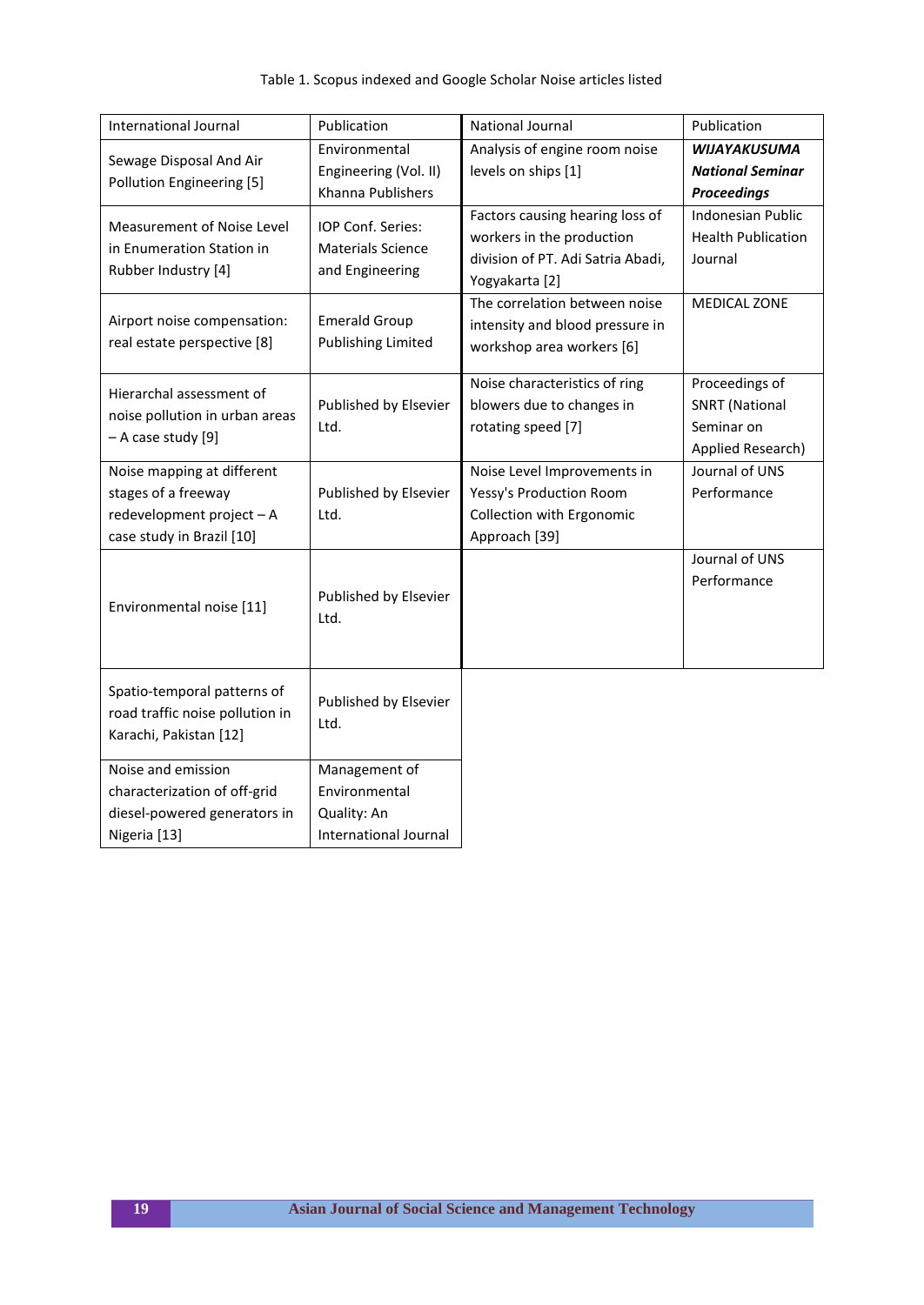| <b>Evaluation of environmental</b><br>noise based upon the<br>percentage of dissatisfied [14]                                                                      | <b>Emerald Group</b><br><b>Publishing Limited</b>                | Analysis of railway noise level<br>against the level of disruption of<br>communities living in the area<br>around the railway in the<br>Semarang city [27] | IOP Journal of<br>Physics:<br><b>Conference Series</b>           |
|--------------------------------------------------------------------------------------------------------------------------------------------------------------------|------------------------------------------------------------------|------------------------------------------------------------------------------------------------------------------------------------------------------------|------------------------------------------------------------------|
| A psycho acoustical approach<br>to resolving office noise<br>distraction [15]                                                                                      | <b>Emerald Group</b><br><b>Publishing Limited</b>                | Methods to reduce noise level<br>due to environmental changes:<br>A case study in Universitas<br>Gadjah Mada[28]                                           | IOP Journal of<br>Physics:<br><b>Conference Series</b>           |
| Comparing high and low<br>performers for noise control<br>$[16]$                                                                                                   | <b>Emerald Group</b><br><b>Publishing Limited</b>                | Monitoring of Noise Contour<br><b>Mapping and Hearing</b><br>Conservation Program of Rice<br>Milling Workers in Griyan<br>Karanganyar[29]                  | <b>EDP Sciences</b>                                              |
| <b>ICBEN</b> review of research on<br>the biological effects of noise<br>2011-2014[17]                                                                             | Noise & Health NCBI                                              | Noise investigation in a small<br>muffler industry in Purbalingga,<br>Indonesia[30]                                                                        | IOP Journal of<br>Physics:<br><b>Conference Series</b>           |
| Noise Effects on Health in the<br><b>Context of Air Pollution</b><br>Exposure [18]                                                                                 | Int. J. Environ. Res.<br>Public Health MDPI                      | Noise Sources and Control, and<br><b>Exposure Groups in Chemical</b><br>Manufacturing Plants [31]                                                          | Appl. Sci. MDPI                                                  |
| Auditory and non-auditory<br>effects of noise on health[19]                                                                                                        | NIH-PA Author<br>Manuscript                                      | Outdoor traffic noise effect in<br>indoor sound distribution [32]                                                                                          | IOP Journal of<br>Physics:<br><b>Conference Series</b>           |
| Analysis of Air, Water, and<br>Noise Level Quality Due to<br>Industrials Activities in Aceh<br>Province [20]                                                       | Published by Elsevier<br>Ltd.                                    | Enhancing the management of<br>the noise level using six sigma<br>method: a case study on the<br>machining industry[33]                                    | IOP Conf. Series:<br><b>Materials Science</b><br>and Engineering |
| Modeling of Woodworkers'<br><b>Exposure to Occupational</b><br>Noises by Integrating<br><b>Frequency Spectra Generated</b><br>by Power Tools: A Pilot<br>Study[21] | Appl. Sci. MDPI                                                  | Road Traffic Noise Analysis at<br>the U-Turn in Makassar City [34]                                                                                         | <b>Springer Nature</b><br>Singapore Pte Ltd                      |
| Work Rotation to Reduce the<br>Effect of Noise Exposure for<br>Operators in SugarFactory[22]                                                                       | IOP Conf. Series:<br><b>Materials Science</b><br>and Engineering | Risk analysis of hearing loss<br>among the employees in<br>ceramics sanitary industry [35]                                                                 | IOP Conf. Series:<br>Earth and<br>Environmental<br>Science       |
| Survey of People Perception<br>on the Resulting Noise from<br>the Sultan Ismail Petra<br>Airport, Kelantan,<br>Malaysia[23]                                        | IOP Conf. Series:<br>Earth and<br>Environmental<br>Science       | A Path Analysis: Study of<br><b>Correlation Between Noise</b><br>Intensity and Quality of Life of<br>Workers In Textile Industry [36]                      | IOP Journal of<br>Physics:<br><b>Conference Series</b>           |
| Mapping of noise levels made<br>by drilling machines on<br>project x using contour zone<br>method[24]                                                              | IOP Conf. Series:<br><b>Materials Science</b><br>and Engineering | The development of compressor<br>noise barrier in the assembly<br>area (Case study of PT Jawa<br>Furni Lestari)[37]                                        | Published by<br>Elsevier Ltd.                                    |
| Investigating the Noise Barrier<br><b>Impact on Aerodynamics</b><br>Noise: Case Study at Jakarta<br>MRT [25]                                                       | <b>Springer Nature</b><br>Singapore Pte Ltd                      | Work Rotation to Reduce the<br>Effect of Noise Exposure for<br>Operators in<br>Sugar Factory[38]                                                           | IOP Conf. Series:<br><b>Materials Science</b><br>and Engineering |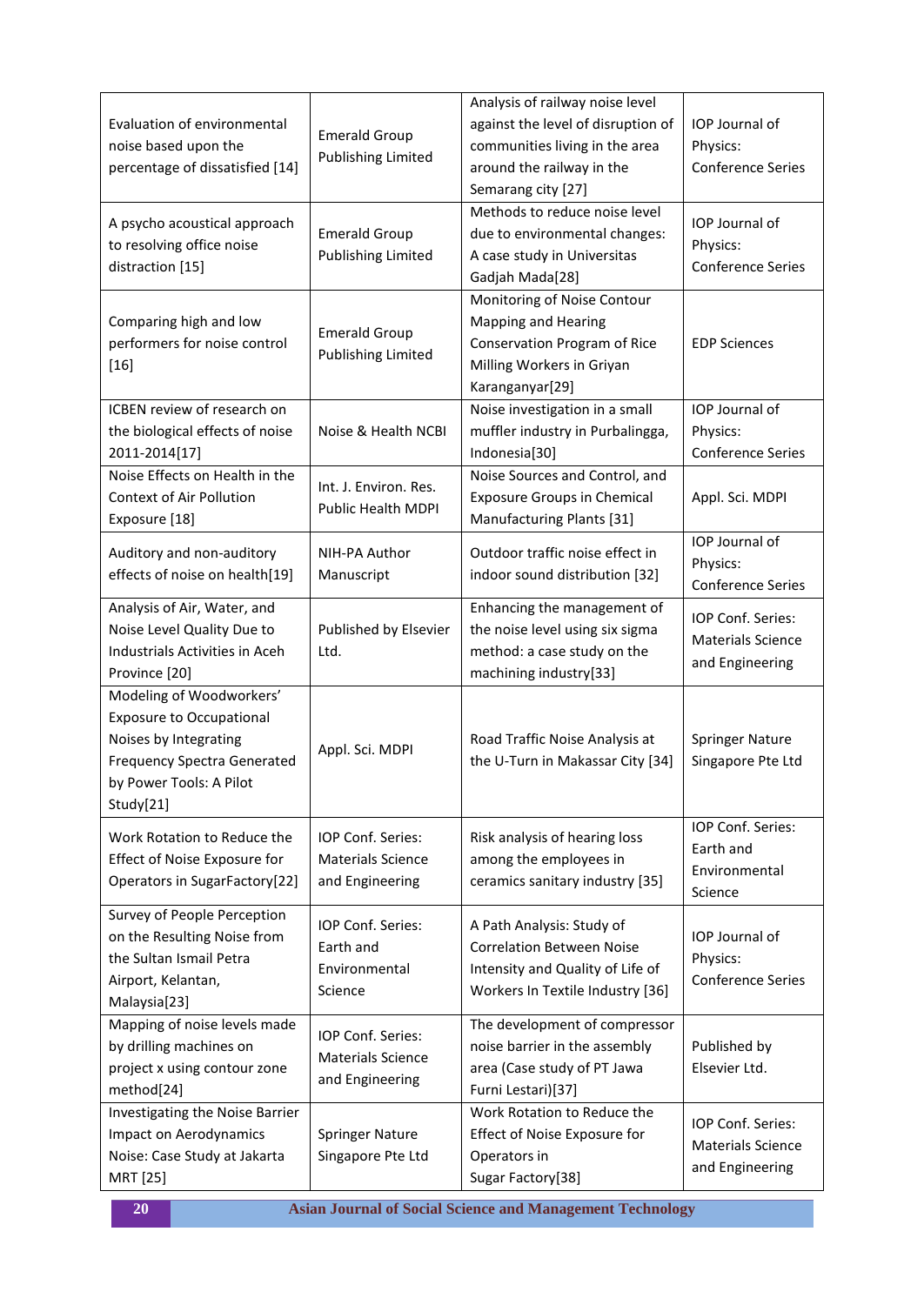A total of 40 journals were selected and some were used in this noise study, including international journals and national journals. The discussion of noise generally comes from many factors and various types of noise sources.

In a country with a developing economy, an increase in noise level is associated with accelerated urban growth and an increase in the circulation of automotive vehicles so that increased mobility will cause air pollution which is considered dangerous [10]. Noise can cause complaints and disturbances for people who are exposed to it in the long term, namely in the form of health impacts. General traffic noise is the dominant noise source in urban areas [11]. In Pakistan, noise exposure due to road traffic is generally higher in the morning and evening due to the travel patterns of the population in the country [12]. Settlements located in the airport area as far as 500 meters away are greatly disturbed by the noise of aircraft activities which can cause permanent hearing damage and stress for residents [23]. Noise that occurs on trains above the threshold requires optimization by installing barriers to reduce noise [25]. The Semarang train station area is known to have a maximum noise of 67.3 dba, causing stress to the surrounding community, both physiologically and psychologically [27]. Physical and managerial changes inroads in an area will affect the distribution of sound levels which can be known through noise level mapping. Thus, the strategy taken to reduce the noise rate is to make special rules such as the obligation to have a card or ticket for colors who want to access the road [28].

In the industrial sector, the biggest source of noise is diesel engine generators. This creates polluting emissions that interfere with indoor activities including the operator who monitors the running of the machine [13]. In the wood industry, operators are exposed to noise due to using the tool for a long time. For this reason, efforts are needed to improve the quality of the engine and replace the old engine with a new product with a lower noise level due to good damping [21]. In the Sugar Industry, workers are exposed to the noise of the grinder which makes them have to speak loudly. This can be handled through a rotation schedule with a maximum of hours of specified duration [22]. Several policies to reduce the impact of noise on the exhaust industry are redesigning the production layout, production scheduling, and technological changes in the exhaust production process [30]. In the ceramic industry in the factory area, the noise that occurs is known to have exceeded the set threshold so that the side effects are in the form of hearing loss, easy fatigue, and also headaches experienced by workers when compared to workers in quiet areas [35]. Noise intensity and age increase hearing loss and reduce the quality of life of textile industry workers where employers are required to carry out hearing conservation programs [36]. In the furniture industry, various efforts have been made to reduce noise levels by providing an effective barrier to reduce compressor noise and relocating the compressor to an open area [37].

Noise in the field of work safety is a big concern for business actors in the industrial sector. There are many obstacles in implementing OSH by management due to a lack of knowledge and intervention from Industry bodies [16]. The Hearing Conservation Program (HCP) method is considered less effective in reducing the impact of noise so that the industrial sector must improve worker safety by providing personal protective equipment in the form of earplugs and creating more barriers between workers and machines [29]. The Six Sigma method is a systematic method and can solve the noise level problem. This method will be more effective by integrating other methods in the implementation of the noise level management plan designed to investigate noise level management efforts [33]. Noise level management can be carried out using administrative control methods, such as worker rotation where operators who have been exposed to noise for the maximum duration will be transferred to other stations that are less noisy [38]. Noise control efforts that are expected to be implemented in the Shoe Craft Industry are engineering control, administrative control, and the use of PPE, namely by isolating machines, maintaining or modifying machines. Administrative control, in this case, is carried out by holding work rotations, while the use of PPE is carried out by wearing ear protective equipment [39]. At stations with noise above the threshold, noise control measures that can be applied are to provide workers with ear protection devices in the form of earmuffs [40].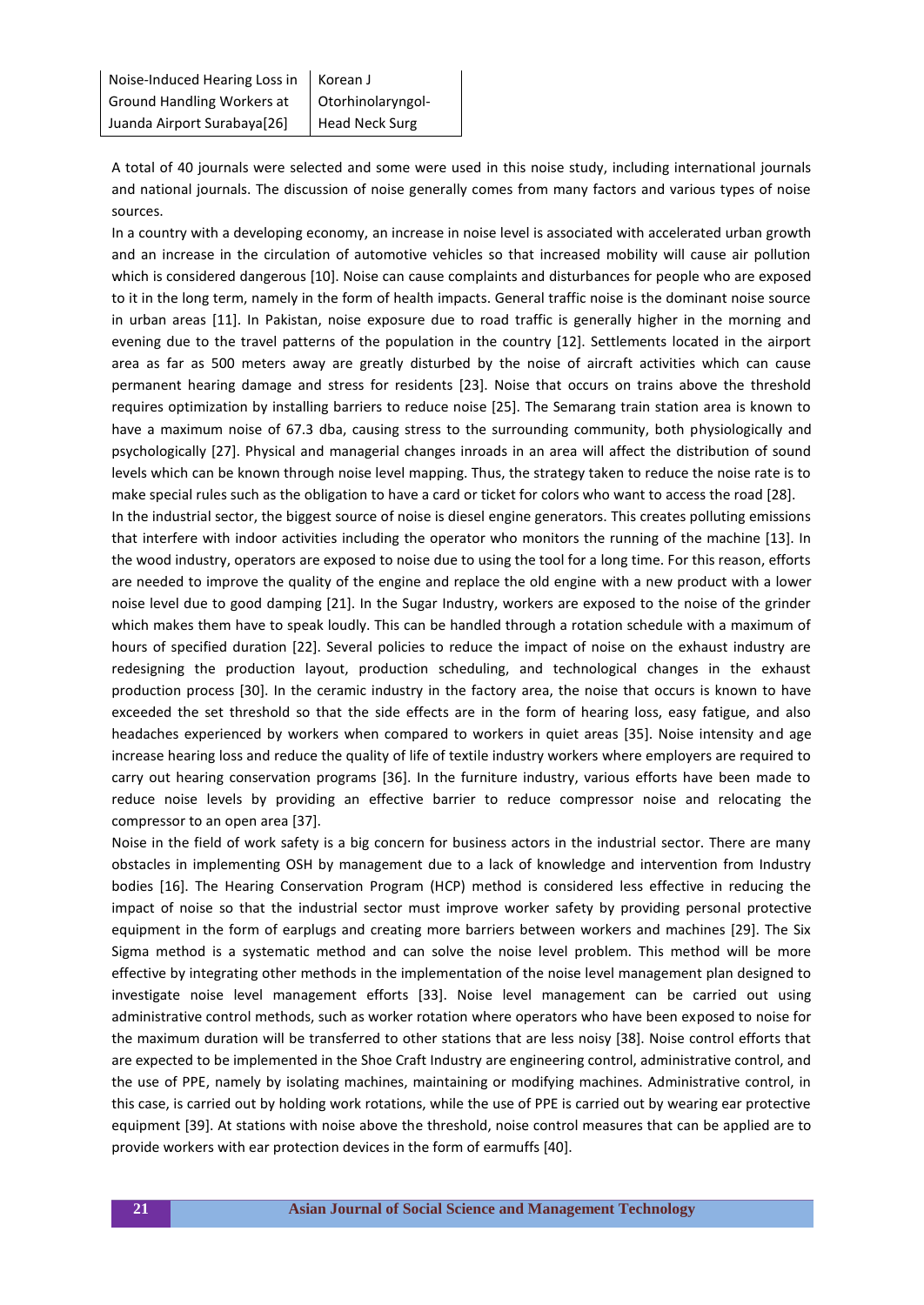Hearing loss caused by occupational noise exposure is a public health threat. Efforts to reduce noise exposure will ultimately help to reduce the number of distractions resulting in a lower, better learning environment for children, improved sleep quality, and others [19].

Research says that there is no relationship between the effect of traffic noise and changes in indoor noise levels because each is influenced by different noise sources, where traffic noise is caused by vehicles and indoor noise is caused by human activities in buildings [32].

## **4. CONCLUSION**

The intensity of the noise level generated by the industrial and non-industrial sectors has different criteria and handling methods. In industries with noise levels above the threshold due to machines, it is necessary to implement standard operating safety procedures by providing workers with personal protective equipment in the form of earplugs to reduce the impact of permanent hearing loss. However, it is necessary to consider the existence of a rotation system carried out by management. For non-industrial sources such as road disturbances and the presence of airports near residential areas, efforts that can be made to reduce them are by making house dampers installed on windows. Meanwhile, the way to overcome the noise due to train can be done by providing a barrier with a further review.

#### **5. References**

Add references here. Make sure to follow IEOM reference format. See details at the end. (10 font)

- [1] Hendrawan, A. (2020, January). Analisa Tingkat Kebisingan Kamar Mesin Pada Kapal. In *WIJAYAKUSUMA Prosiding Seminar Nasional* (Vol. 1, No. 1, pp. 10-15).
- [2] Arianto MA; *Faktor Penyebab Hearing Loss Pada Pekerja Di Bagian Produksi PT. ADI SATRIA ABADI, Yogyakarta.* Jurnal Publikasi Kesehatan Masyarakat Indonesia. Vol. 6, No.1, April 2019.
- [3] Kryter KD; Impairment to hearing from noise exposure. J Acoust Soc Am, 1973; 53:1211–1234
- [4] Rizkya *et al*; *Measurement of Noise Level in Enumeration Station in Rubber Industry*. IOP Conference Series: Materials Science and Engineering. Vol. 18, 2017
- [5] Garg S K and Garg R 2010 Environmental Engineering (Vol. II) Sewage Disposal And Air Pollution Engineering. Khanna Publishers. Page 835
- [6] Tjendera M and Isramilda; *Hubungan Intensitas Kebisingan Dengan Tekanan Darah Pada Pekerja Area Workshop*. Zona KEDOKTERAN. Vol. 9, No. 1, 2019
- [7] Raharjo P; *Karakteristik Kebisingan Pada Blower Cincin Karena Perubahan Kecepatan Putar*. Prosiding SNRT. Vol. 4, 2019
- [8] Batóg J and Foryś I; *Airport noise compensation: real estate perspective*. Journal of European Real Estate Research. Vol. 12, No. 2, 2019
- [9] Abbaspour M *et al; Hierarchal assessment of noise pollution in urban areas A case study. Transportation* Research Part D: Transport and Environment. Vol. 34, January 2015, Page 95-103.
- [10] Zannin PHT and Sant'Ana D.; *Noise mapping at different stages of a freeway redevelopment project A case study in Brazil*. Applied Acoustics. Vol. 72, July 2011, Pages. 479-486.
- [13] Giwa S.O *et al*; *Noise and emission characterization of off-grid diesel-powered generators in Nigeria*. Management of Environmental Quality. Vol. 30, No. 4, 2019, Pages. 783-802.
- [14] Roelofsen, P; *Evaluation of environmental noise based upon the percentage of dissatisf*action. Journal of Facilities Management. Vol. 1, No. 2, 2012, Pages. 133-139
- [15] Oseland N and Hodsman P; *A psychoacoustical approach to resolving office noise distraction*. Journal of Corporate Real Estate. Vol. 20, No. 04, 2018, Pages. 260-280
- [16] Bell N *et al*; *Comparing high and low performers for noise control*. International Journal of Workplace Health Management. Vol. 08, No. 01, March 2015, Pages. 46-60
- [17] Basner M. *et. al; ICBEN review of research on the biological effects of noise 2011-2014*. Noise & Health: A Bimonthly Inter-disciplinary International Journal. Vol. 17, No. 75, 2015, Pages; 57-82.
- [18] Stansfeld S.A; *Noise Effects on Health in the Context of Air Pollution Exposure*. International Journal of Environmental Research and Public Health. Vol. 12, No. 10, 2015, Pages 12735-12760
- [19] Basner M. *et. al; Auditory and non-auditory effects of noise on health*. Sound advice for public health: The Lancet. Vol. 383, No. 9925, April 2014, Pages. 1270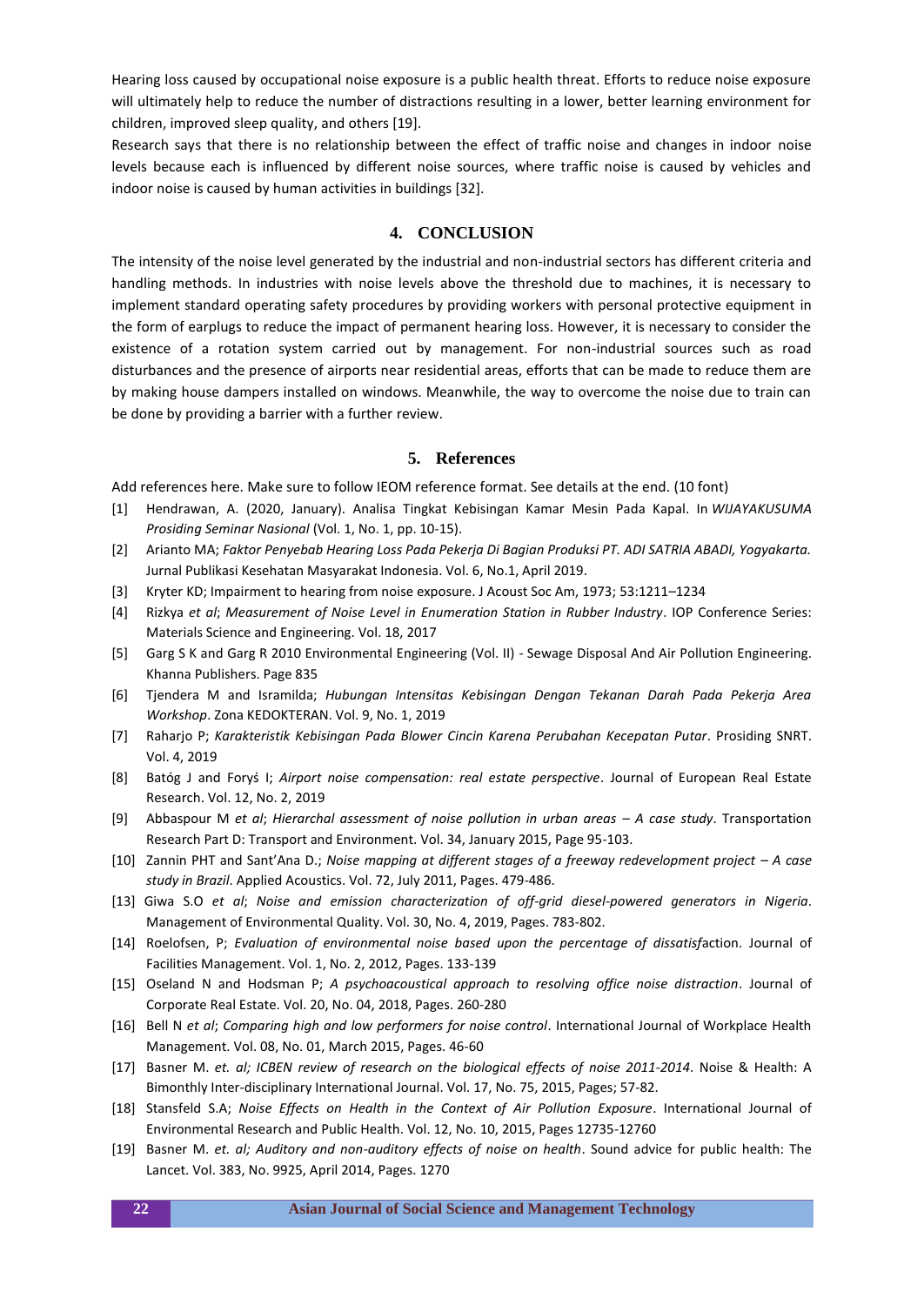- [20] Zaki M. *et., al*; *Analysis of Air, Water and Noise Level Quality Due to Industrials Activities in Aceh Province*. Journal of Advanced Research in Fluid Mechanics and Thermal Science. Vol. 79, No. 01, March 2021, Pages. 54- 62
- [21] Zheng. *et. al.*; *Modeling of Woodworkers' Exposure to Occupational Noise by Integrating Frequency Spectra Generated by Power Tools: A Pilot Study*. Applied Science. Vol. 10, No. 18, 2020, Pages. 6453
- [22] Anizar. *et. al.*; *Work Rotation to Reduce the Effect of Noise Exposure for Operators in Sugar Factory*. IOP Conference Series: Materials Science and Engineering. 2018
- [23] Aweng E.R. *et. al.*; *Survey of People Perception on the Resulting Noise from the Sultang Ismail Petra Airport, Kelantan, Malaysia*. IOP Conference Series: Earth and Environmental Science. 2020
- [24] Hassan RM. *et. al.*; *Outdoor traffic noise effect in indoor sound distribution*. IOP Conf. Series: Journal of Physics: Conf. Series 1075 (2018)
- [25] Sugiono. *et. al.*; *Investigating the Noise Barrier Impact on Aerodynamics Noise: Case Study at Jakarta MRT*. AISC. Vol. 1158. 2020
- [26] Novastuti C.D. *et. al.*; *Noise-Induced Hearing Loss in Ground Handling Workers at Juanda Airport Surabaya*. Korean Journal of Otorhinolaryngology-Head and Neck Surgery. Vol. 63, No. 02, 2020, Pages. 59-63
- [27] Margiantono A. *et. al.*; *Analysis of railway noise level against the level of disruption of communities living in the area around the railway in the Semarang city*. Journal of Physics: Conference Series. 2020
- [28] Utami. S.S. *et. al.*; *Methods to reduce noise level due to environmental changes: A case study in Universitas Gadjah Mada.* IOP Conf. Series: Journal of Physics: Conf. Series. 2018
- [29] Rinawati S. *et. al.*; *Monitoring of Noise Contour Mapping and Hearing Conservation Program of Rice Milling Workers in Griyan Karanganyar*. ICENIS: E3S Web of Conferences. Vol. 202, 2020.
- [30] Risvianni A. *et. al.*; *Noise investigation in a small muffler industry in Purbalingga, Indonesia*. IOP Publishing: Journal of Physics: Conference Series. Vol. 1367, 2019
- [31] Rikhotso, O., Harmse, J. L., & Engelbrecht, J. C. (2019). Noise Sources and Control, and Exposure Groups in Chemical Manufacturing Plants. *Applied Sciences*, *9*(17), 3523.
- [32] Hasan, R. M., Utami, S. S., & Sutanta, H. (2018, August). Outdoor traffic noise effect in indoor sound distribution. In *Journal of Physics: Conference Series* (Vol. 1075, No. 1, p. 012061). IOP Publishing.
- [33] Rimantho, D., & Hanantya, M. W. (2017, December). Enhancing the management of the noise level using six sigma method: a case study on the machining industry. In *IOP Conference Series: Materials Science and Engineering* (Vol. 277, No. 1, p. 012055). IOP Publishing.
- [34] Hustim, M., Zakaria, R., Ramli, M. I., & Syafruddin, N. A. (2021, June). Road Traffic Noise Analysis at the U-Turn in Makassar City. In *Proceedings of the International Conference on Civil, Offshore, and Environmental Engineering* (pp. 936-944). Springer, Singapore.
- [35] Sintorini, M. M., Wibowo, F. A., Suswantoro, E., & Sinaga, E. (2021, April). Risk analysis of hearing loss among the employees in the ceramics sanitary industry. In *IOP Conference Series: Earth and Environmental Science* (Vol. 737, No. 1, p. 012068). IOP Publishing.
- [36] Probandari, A., & Wijayanti, R. (2019, December). A Path Analysis: Study of Correlation Between Noise Intensity and Quality of Life of Workers In Textile Industry. In *Journal of Physics: Conference Series* (Vol. 1424, No. 1, p. 012045). IOP Publishing.
- [37] Indrianti, N., Biru, N. B., & Wibawa, T. (2016). The development of compressor noise barrier in the assembly area (Case study of PT Jawa Furni Lestari). *Procedia CIRP*, *40*, 705-710.
- [38] Sari, R. M., Syahputri, K., & Rizkya, I. (2018). Work Rotation to Reduce the Effect of Noise Exposure for Operators in Sugar Factory. In *IOP Conference Series: Materials Science and Engineering* (Vol. 288, No. 1, p. 012029). IOP Publishing.
- [39] Aviv, A. S., Suhardi, B., & Laksono, P. W. (2017). Perbaikan Tingkat Kebisingan pada Ruang Produksi Yessy's Collection dengan Pendekatan Ergonomi. *Performa: Media Ilmiah Teknik Industri*, *16*(2).
- [40] Septio, Y. R., Suhardi, B., Astuti, R. D., & Adiasa, I. Analisis Tingkat Kebisingan, Beban Kerja dan Kelelahan Kerja Bagian Weaving di PT. Wonorejo Makmur Abadi Sebagai Dasar untuk Perbaikan Proses Produksi. *Performa: Media Ilmiah Teknik Industri*, *19*(1).